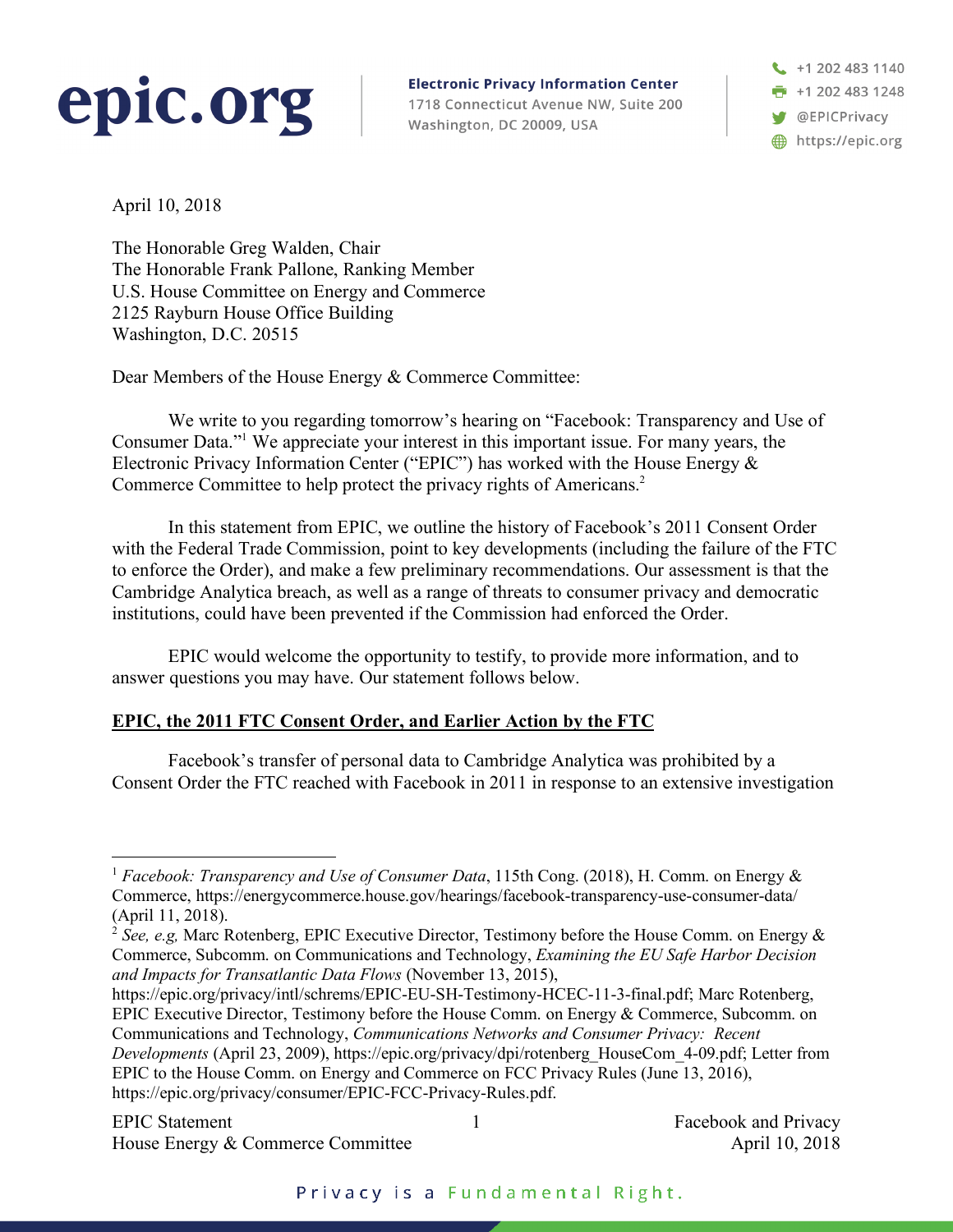and complaint pursued by EPIC and several US consumer privacy organizations. <sup>3</sup> The FTC's failure to enforce the order we helped obtain has resulted in the unlawful transfer of 87 million user records to a controversial data mining firm to influence a presidential election as well as the vote in Brexit. The obvious question now is "why did the FTC fail to act?" The problems were well known, widely documented, and had produced a favorable legal judgement in 2011.

Back in 2007, Facebook launched Facebook Beacon, which allowed a Facebook user's purchases to be publicized on their friends' News Feed after transacting with third-party sites.4 Users were unaware that such features were being tracked, and the privacy settings originally did not allow users to opt out. As a result of widespread criticism, Facebook Beacon was eventually shutdown.

In testimony before the Senate Commerce Committee in 2008, we warned about Facebook's data practices:

Users of social networking sites are also exposed to the information collection practices of third party social networking applications. On Facebook, installing applications grants this third-party application provider access to nearly all of a user's information. Significantly, third party applications do not only access the information about a given user that has added the application. Applications by default get access to much of the information about that user's friends and network members that the user can see. This level of access is often not necessary. Researchers at the University of Virginia found that 90% of applications are given more access privileges than they need.<sup>5</sup>

Nonetheless in February 2009, Facebook changed its Terms of Service. The new TOS allowed Facebook to use anything a user uploaded to the site for any purpose, at any time, even after the user ceased to use Facebook. Further, the TOS did not provide for a way that users could completely close their account. Rather, users could "deactivate" their account, but all the information would be retained by Facebook, rather than deleted.

EPIC planned to file an FTC complaint, alleging that the new Terms of Service violated the FTC Act Section 5, and constituted "unfair and deceptive trade practices." In response to this planned complaint, and a very important campaign organized by the "Facebook Users Against the New Terms of Service," Facebook returned to its previous Terms of Service. Facebook then

 <sup>3</sup> Fed. Trade Comm'n., *In re Facebook*, Decision and Order, FTC File No. 092 3184 (Jul. 27, 2012) (Hereinafter "Facebook Consent Order"),

https://www.ftc.gov/sites/default/files/documents/cases/2012/08/120810facebookdo.pdf.

<sup>4</sup> EPIC, Social Networking Privacy, https://epic.org/privacy/socialnet/.

<sup>5</sup> *Impact and Policy Implications of Spyware on Consumers and Businesses: Hearing Before the S. Comm. on Commerce, Science, and Transportation* 110th Cong. (2008) (statement of Marc Rotenberg, Exec. Dir. EPIC) (C-SPAN video at https://www.c-span.org/video/?205933-1/computer-spyware), https://www.epic.org/privacy/dv/Spyware\_Test061108.pdf.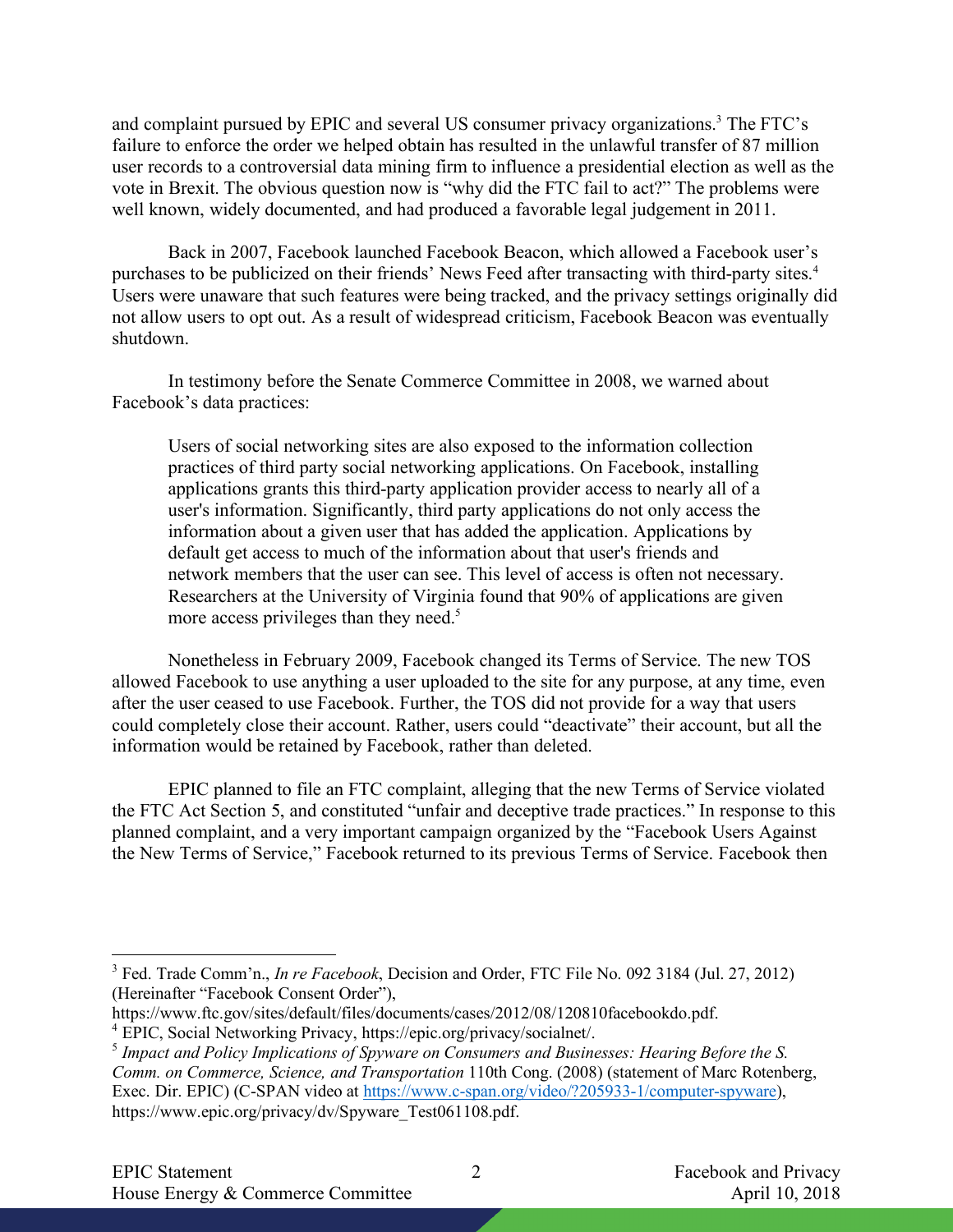established a comprehensive program of Governing Principles and a statement of Rights and Responsibilities.<sup>6</sup>

As we reported in 2009:

Facebook has announced the results of the vote on site governance. The initial outcome indicates that approximately 75 percent of users voted for the new terms of service which includes the new Facebook Principles and Statement of Rights and Responsibilities. Under the new Principles, Facebook users will "own and control their information." Facebook also took steps to improve account deletion, to limit sublicenses, and to reduce data exchanges with application developers. EPIC supports the adoption of the new terms. For more information, see EPIC's page on Social Networking Privacy.7

However, Facebook failed to uphold its commitments to a public governance structure for the company.

From mid-2009 through 2011, EPIC and a coalition of consumer organizations pursued comprehensive accountability for the social media platform.<sup>8</sup> When Facebook broke its final commitment, we went ahead with a complaint to the Federal Trade Commission. Our complaint alleged that Facebook had changed user privacy settings and disclosed the personal data of users to third parties without the consent of users. <sup>9</sup> EPIC and others had conducted extensive research and documented the instances of Facebook overriding the users' privacy settings to reveal personal information and to disclose, for commercial benefit, user data, and the personal data of friends and family members, to third parties without their knowledge or affirmative consent.10

 <sup>6</sup> *Facebook takes a Democratic Turn,* USA Today, Feb. 27, 2009, at 1B,

https://www.pressreader.com/usa/usa-today-us-edition/20090227/281887294213804

<sup>7</sup> EPIC, *Facebook Gets Ready to Adopt Terms of Service* (Apr. 24, 2009)

https://epic.org/2009/04/facebook-gets-ready-to-adopt-t.html

<sup>&</sup>lt;sup>8</sup> There is a longer history of significant events concerning the efforts of Facebook users to establish democratic accountability for Facebook during the 2008-2009 period. The filing of the 2009 complaint came about after it became clear that Facebook would not uphold its commitments to the Statement of Right and Responsibilities it had established. It would also be worth reconstructing the history of the "Facebook Users Against the New Terms of Service" as Facebook destroyed the group and all records of its members and activities after the organizers helped lead a successful campaign against the company. Julius Harper was among the organizers of the campaign. A brief history was written by Ben Popken in 2009 for *The Consumerist,* "What Facebook's Users Want In The Next Terms Of Service," https://consumerist.com/2009/02/23/what-facebooks-users-want-in-the-next-terms-of-service/. Julius said this in 2012: "Most people on Facebook don't even know they can vote or even that a vote is going on. What is a democracy if you don't know where the polling place is? Or that a vote is even being held? How can you participate? Ignorance becomes a tool that can be used to disenfranchise people." *Facebook upsets some by seeking to take away users' voting rights*, San Jose Mercury News, Nov. 30, 2012, https://www.mercurynews.com/2012/11/30/facebook-upsets-some-by-seeking-to-take-away-usersvoting-rights/. 9 *In re Facebook*, EPIC.org, https://epic.org/privacy/inrefacebook/.

<sup>10</sup> *FTC Facebook Settlement*, EPIC.org, https://epic.org/privacy/ftc/facebook/.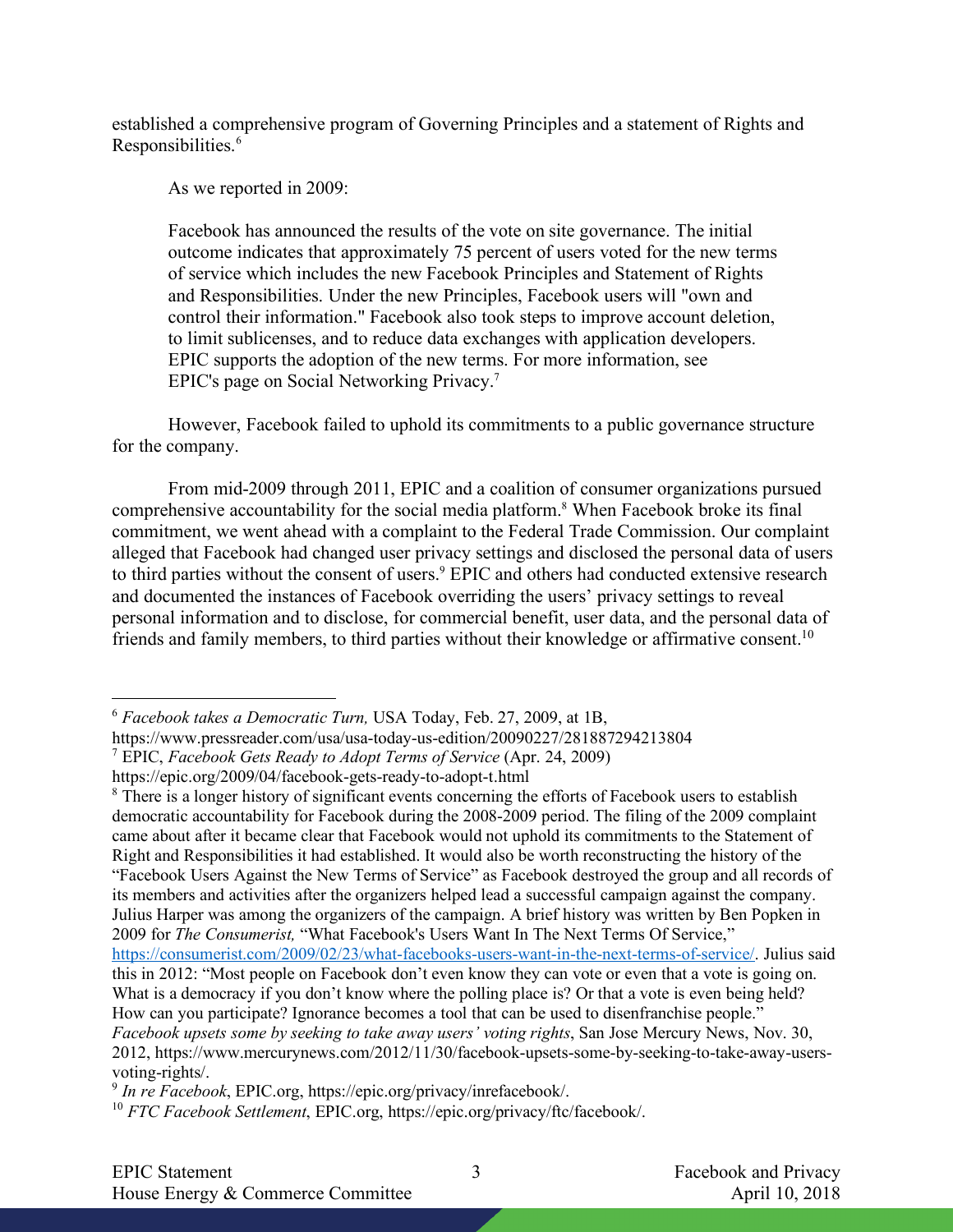We explained our argument clearly in the 2009 EPIC complaint with the Commission (attached in full to this statement):

This complaint concerns material changes to privacy settings made by Facebook, the largest social network service in the United States, which adversely impact users of the Facebook service. Facebook's changes to users' privacy settings disclose personal information to the public that was previously restricted. Facebook's changes to users' privacy settings also disclose personal information to third parties that was previously not available. These changes violate user expectations, diminish user privacy, and contradict Facebook's own representations. These business practices are Unfair and Deceptive Trade Practices, subject to review by the Federal Trade Commission (the "Commission") under section 5 of the Federal Trade Commission Act.<sup>11</sup>

We should also make clear that the 2009 complaint that EPIC filed with the Federal Trade Commission about Facebook was not the first to produce a significant outcome. In July and August 2001, EPIC and a coalition of fourteen leading consumer groups filed complaints with the Federal Trade Commission (FTC) alleging that the Microsoft Passport system violated Section 5 of the Federal Trade Commission Act (FTCA), which prohibits unfair or deceptive practices in trade.<sup>12</sup>

EPIC and the groups alleged that Microsoft violated the law by linking the Windows XP operating system to repeated exhortations to sign up for Passport; by representing that Passport protects privacy, when it and related services facilitate profiling, tracking and monitoring; by signing up Hotmail users for Passport without consent or even the ability to opt-out; by representing that the system complies with the Children's Online Privacy Protection Act; by not allowing individuals to delete their account; and by representing that the system securely holds individuals' data.

We requested that the FTC initiate an investigation into the information collection practices of Windows XP and other services, and to order Microsoft to revise XP registration procedures; to block the sharing of Passport information among Microsoft properties absent explicit consent; to allow users of Windows XP to gain access to Microsoft web sites without disclosing their actual identity; and to enable users of Windows XP to easily integrate services provided by non-Microsoft companies for online payment, electronic commerce, and other Internet-based commercial activity.

The Federal Trade Commission undertook the investigation we requested and issued an important consent order. As the Commission explained announcing its enforcement action in 2002:

<sup>&</sup>lt;sup>11</sup> In the Matter of Facebook, Inc. (EPIC, Complaint, Request for Investigation, Injunction, and Other Relief) before the Federal Trade Commission, Washington, D.C. (filed Dec. 17, 2009), http://www.epic.org/privacy/inrefacebook/EPIC-FacebookComplaint.pdf.

<sup>12</sup> EPIC, *Microsoft Passport Investigation Docket,*

https://epic.org/privacy/consumer/microsoft/passport.html.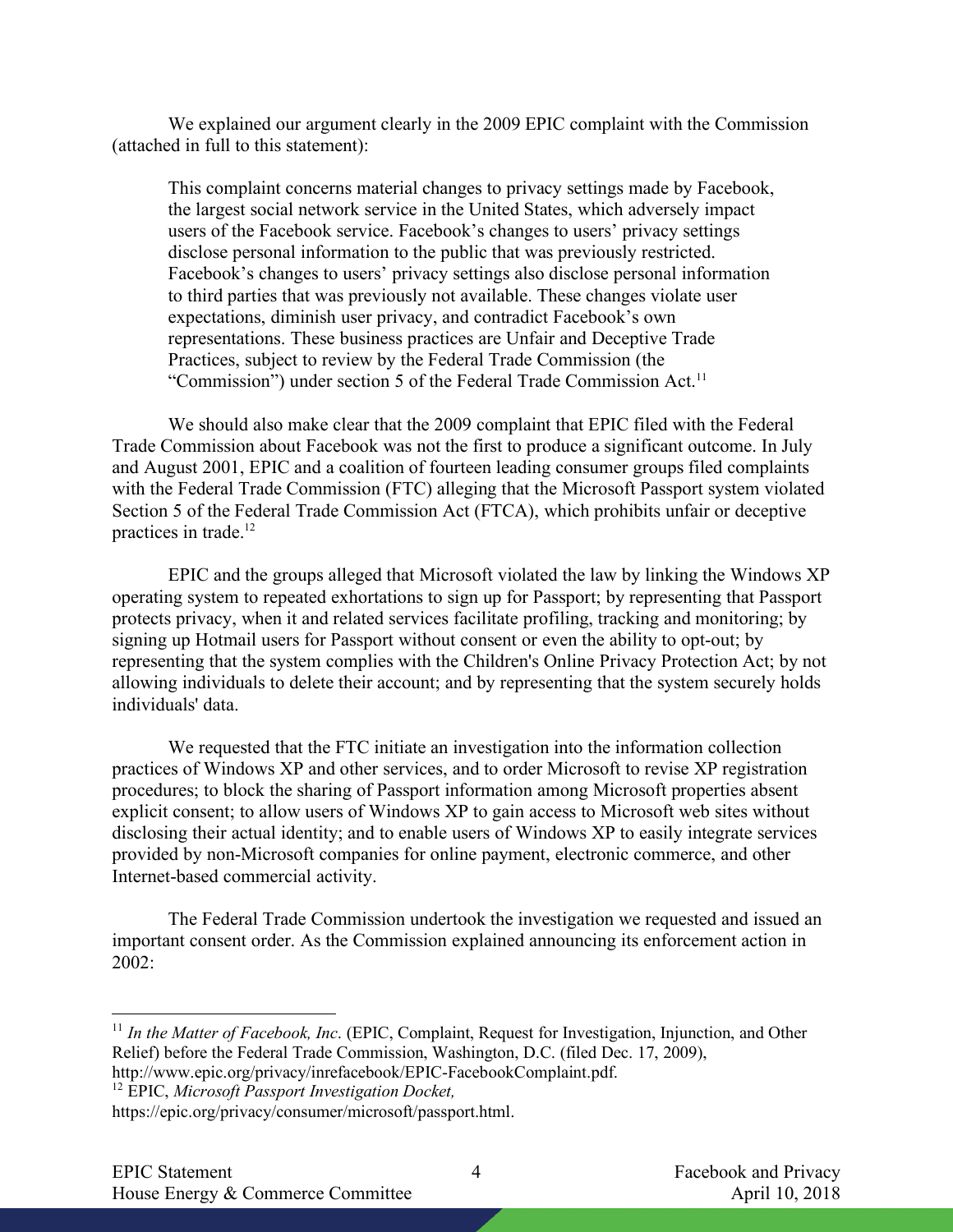Microsoft Corporation has agreed to settle Federal Trade Commission charges regarding the privacy and security of personal information collected from consumers through its "Passport" web services. As part of the settlement, Microsoft will implement a comprehensive information security program for Passport and similar services. . . .

The Commission initiated its investigation of the Passport services following a July 2001 complaint from a coalition of consumer groups led by the Electronic Privacy Information Center (EPIC).

According to the Commission's complaint, Microsoft falsely represented that:

- It employs reasonable and appropriate measures under the circumstances to maintain and protect the privacy and confidentiality of consumers' personal information collected through its Passport and Passport Wallet services, including credit card numbers and billing information stored in Passport Wallet;
- Purchases made with Passport Wallet are generally safer or more secure than purchases made at the same site without Passport Wallet when, in fact, most consumers received identical security at those sites regardless of whether they used Passport Wallet to complete their transactions;
- Passport did not collect any personally identifiable information other than that described in its privacy policy when, in fact, Passport collected and held, for a limited time, a personally identifiable sign-in history for each user; and
- The Kids Passport program provided parents control over what information participating Web sites could collect from their children.

The proposed consent order prohibits any misrepresentation of information practices in connection with Passport and other similar services. It also requires Microsoft to implement and maintain a comprehensive information security program. In addition, Microsoft must have its security program certified as meeting or exceeding the standards in the consent order by an independent professional every two years.<sup>13</sup>

FTC Chairmen Timothy J. Muris said at the time, "Good security is fundamental to protecting consumer privacy. Companies that promise to keep personal information secure must follow reasonable and appropriate measures to do so. It's not only good business, it's the law. Even absent known security breaches, we will not wait to act."14

 13 Fed. Trade Comm'n, *Microsoft Settles FTC Charges Alleging False Security and Privacy Promises: Passport Single Sign-In, Passport "Wallet," and Kids Passport Named in Complaint Allegations*, Press Release, (Aug. 8, 2002), https://www.ftc.gov/news-events/press-releases/2002/08/microsoft-settles-ftccharges-alleging-false-security-privacy.

 $^{14}$  *Id*<sup> $\overline{d}$ </sup>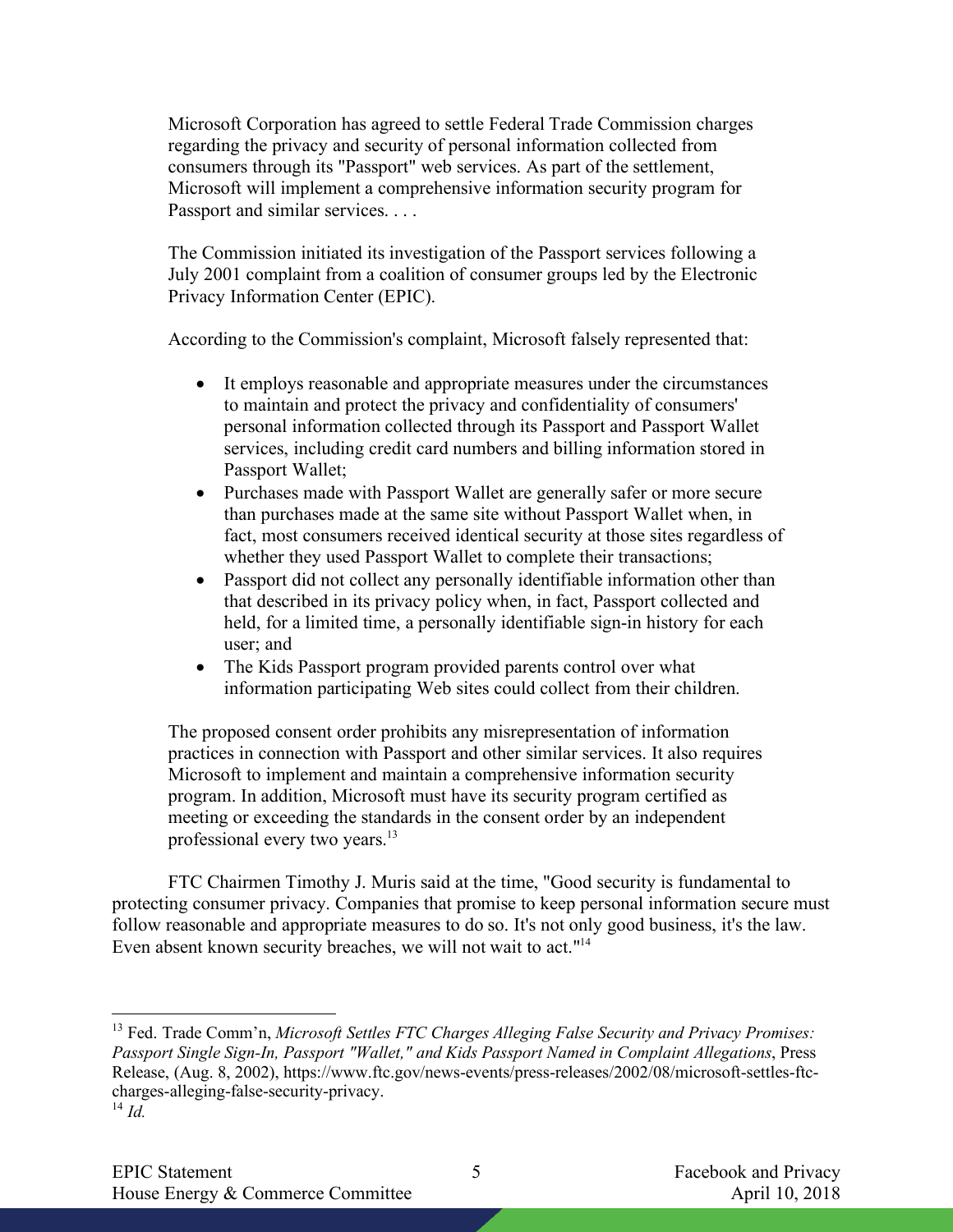Then in December 2004, EPIC filed a complaint with the Federal Trade Commission against databroker Choicepoint, urging the Commission to investigate the compilation and sale of personal dossiers by data brokers such as Choicepoint.15 Based on the EPIC complaint, in 2005, the FTC charged that Choicepoint did not have reasonable procedures to screen and verify prospective businesses for lawful purposes and as a result compromised the personal financial records of more than 163,000 customers in its database. In January 2006, the FTC announced a settlement with Choicepoint, requiring the company to pay \$10 million in civil penalties and provide \$5 millions for consumer redress. EPIC's Choicepoint complaint produced the largest civil fine at the time in the history of the FTC.16

The Microsoft order led to user-centric identity scheme that, if broadly adopted, could have done much to preserve the original open, decentralized structure of the Internet. The Choicepoint order led to significant reforms in the data broker industry. And it is worth noting that both investigations were successfully pursued with Republican chairmen in charge of the federal agency and both actions were based on unanimous decisions by all of the Commissioners.

The Facebook complaint should have produced an outcome even more consequential than the complaints concerning Microsoft and Choicepoint. In 2011, the FTC, based the materials we provided in 2009 and 2010, confirmed our findings and recommendations. In some areas, the FTC even went further. The FTC issued a Preliminary Order against Facebook in 2011 and then a Final Order in 2012. <sup>17</sup> In the press release accompanying the settlement, the FTC stated that Facebook "deceived consumers by telling them they could keep their information on Facebook private, and then repeatedly allowing it to be shared and made public."<sup>18</sup>

According to the FTC, under the proposed settlement Facebook is:

- "barred from making misrepresentations about the privacy or security of consumers' personal information;"
- "required to obtain consumers' affirmative express consent before enacting changes that override their privacy preferences;"
- "required to prevent anyone from accessing a user's material more than 30 days after the user has deleted his or her account;"

 <sup>15</sup> EPIC, ChoicePoint, https://www.epic.org/privacy/choicepoint/

<sup>16</sup> Fed. Trade Comm'n., *ChoicePoint Settles Data Security Breach Charges; to Pay \$10 Million in Civil Penalties, \$5 Million for Consumer Redress: At Least 800 Cases of Identity Theft Arose From Company's Data Breach* (Jan. 26, 2006), https://www.ftc.gov/news-events/press-releases/2006/01/choicepointsettles-data-security-breach-charges-pay-10-million.

<sup>&</sup>lt;sup>17</sup> Facebook Consent Order.

<sup>18</sup> Fed. Trade Comm'n., *Facebook Settles FTC Charges That It Deceived Consumers by Failing to Keep Privacy Promises*, Press Release, (Nov. 29, 2011), https://www.ftc.gov/news-events/pressreleases/2011/11/facebook-settles-ftc-charges-it-deceived-consumers-failing-keep.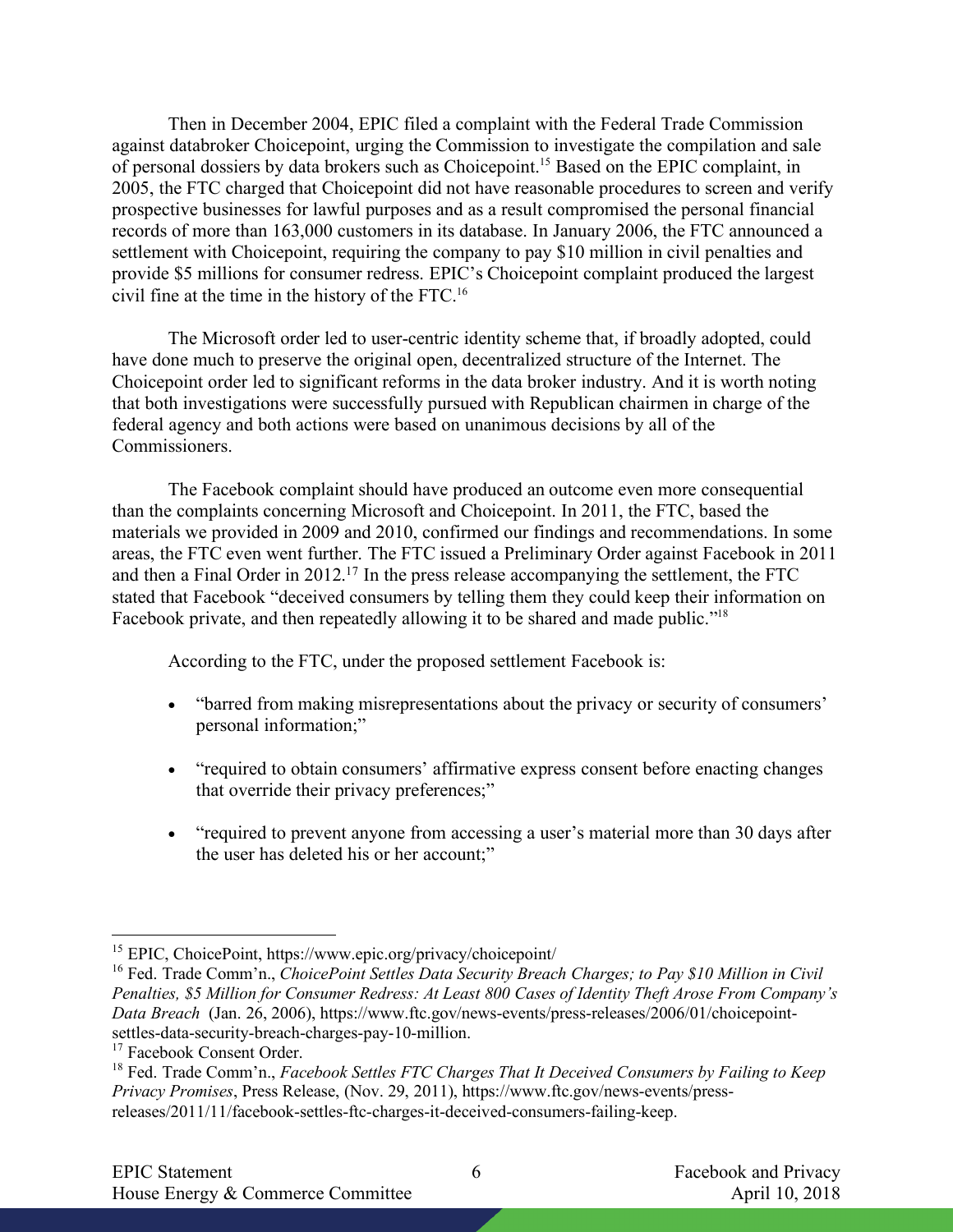- "required to establish and maintain a comprehensive privacy program designed to address privacy risks associated with the development and management of new and existing products and services, and to protect the privacy and confidentiality of consumers' information; and"
- "required, within 180 days, and every two years after that for the next 20 years, to obtain independent, third-party audits certifying that it has a privacy program in place that meets or exceeds the requirements of the FTC order, and to ensure that the privacy of consumers' information is protected."19

The reporting requirements are set out in more detail in the text of the Final Order. According to the Final Order:

[The] Respondent [Facebook] shall, no later than the date of service of this order, establish and implement, and thereafter maintain, a comprehensive privacy program that is reasonably designed to (1) address privacy risks related to the development and management of new and existing products and services for consumers, and (2) protect the privacy and confidentiality of covered information. Such program, the content and implementation of which must be documented in writing, shall contain controls and procedures appropriate to Respondent's size and complexity, the nature and scope of Respondent's activities, and the sensitivity of the covered information, including:

- A. the designation of an employee or employees to coordinate and be responsible for the privacy program.
- B. the identification of reasonably foreseeable, material risks, both internal and external, that could result in Respondent's unauthorized collection, use, or disclosure of covered information and an assessment of the sufficiency of any safeguards in place to control these risks. At a minimum, this privacy risk assessment should include consideration of risks in each area of relevant operation, including, but not limited to: (1) employee training and management, including training on the requirements of this order, and (2) product design, development, and research.
- C. the design and implementation of reasonable controls and procedures to address the risks identified through the privacy risk assessment, and regular testing or monitoring of the effectiveness of those controls and procedures.
- D. the development and use of reasonable steps to select and retain service providers capable of appropriately protecting the privacy of covered information they receive from Respondent and requiring service providers, by contract, to implement and maintain appropriate privacy protections for such covered information.

 <sup>19</sup> *Id*.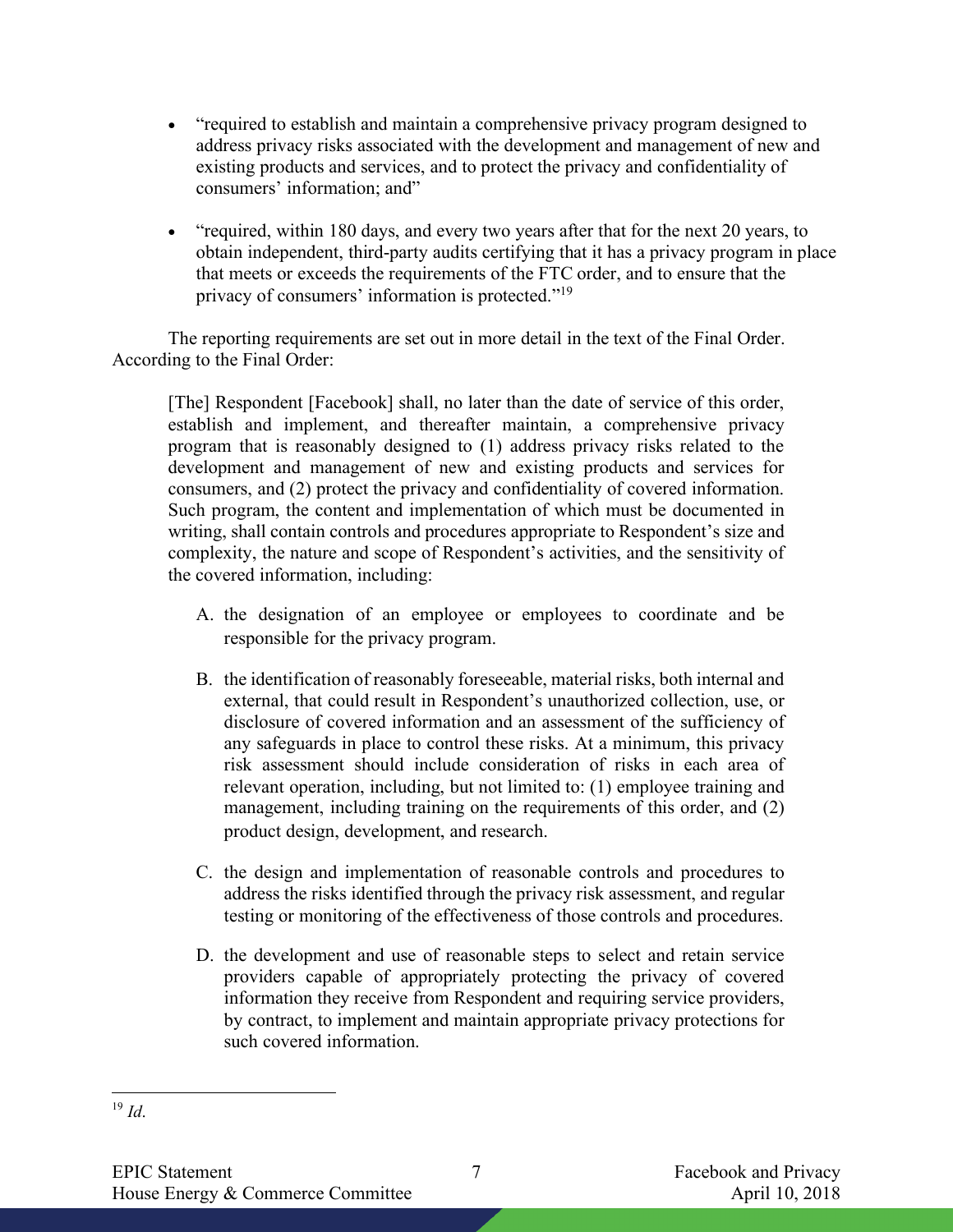E. the evaluation and adjustment of Respondent's privacy program in light of the results of the testing and monitoring required by subpart C, any material changes to Respondent's operations or business arrangements, or any other circumstances that Respondent knows or has reason to know may have a material impact on the effectiveness of its privacy program.<sup>20</sup>

Moreover, the Final Order stated:

Respondent shall obtain initial and biennial assessments and reports ("Assessments") from a qualified, objective, independent third-party professional, who uses procedures and standards generally accepted in the profession. A person qualified to prepare such Assessments shall have a minimum of three (3) years of experience in the field of privacy and data protection. All persons selected to conduct such Assessments and prepare such reports shall be approved by the Associate Director for Enforcement, Bureau of Consumer Protection, Federal Trade Commission, Washington, D.C. 20580, in his or her sole discretion. Any decision not to approve a person selected to conduct such Assessments shall be accompanied by a writing setting forth in detail the reasons for denying such approval. The reporting period for the Assessments shall cover: (1) the first one hundred and eighty (180) days after service of the order for the initial Assessment, and (2) each two (2) year period thereafter for twenty (20) years after service of the order for the biennial Assessments. Each Assessment shall:

- A. set forth the specific privacy controls that Respondent has implemented and maintained during the reporting period;
- B. explain how such privacy controls are appropriate to Respondent's size and complexity, the nature and scope of Respondent's activities, and the sensitivity of the covered information;
- C. explain how the privacy controls that have been implemented meet or exceed the protections required by Part IV of this order; and
- D. certify that the privacy controls are operating with sufficient effectiveness to provide reasonable assurance to protect the privacy of covered information and that the controls have so operated throughout the reporting period.

Each Assessment shall be prepared and completed within sixty (60) days after the end of the reporting period to which the Assessment applies. Respondent shall provide the initial Assessment to the Associate Director for Enforcement, Bureau of Consumer Protection, Federal Trade Commission, Washington, D.C. 20580, within ten (10) days after the Assessment has been prepared. All subsequent biennial Assessments shall be retained by Respondent until the order is terminated

 <sup>20</sup> Facebook Consent Order.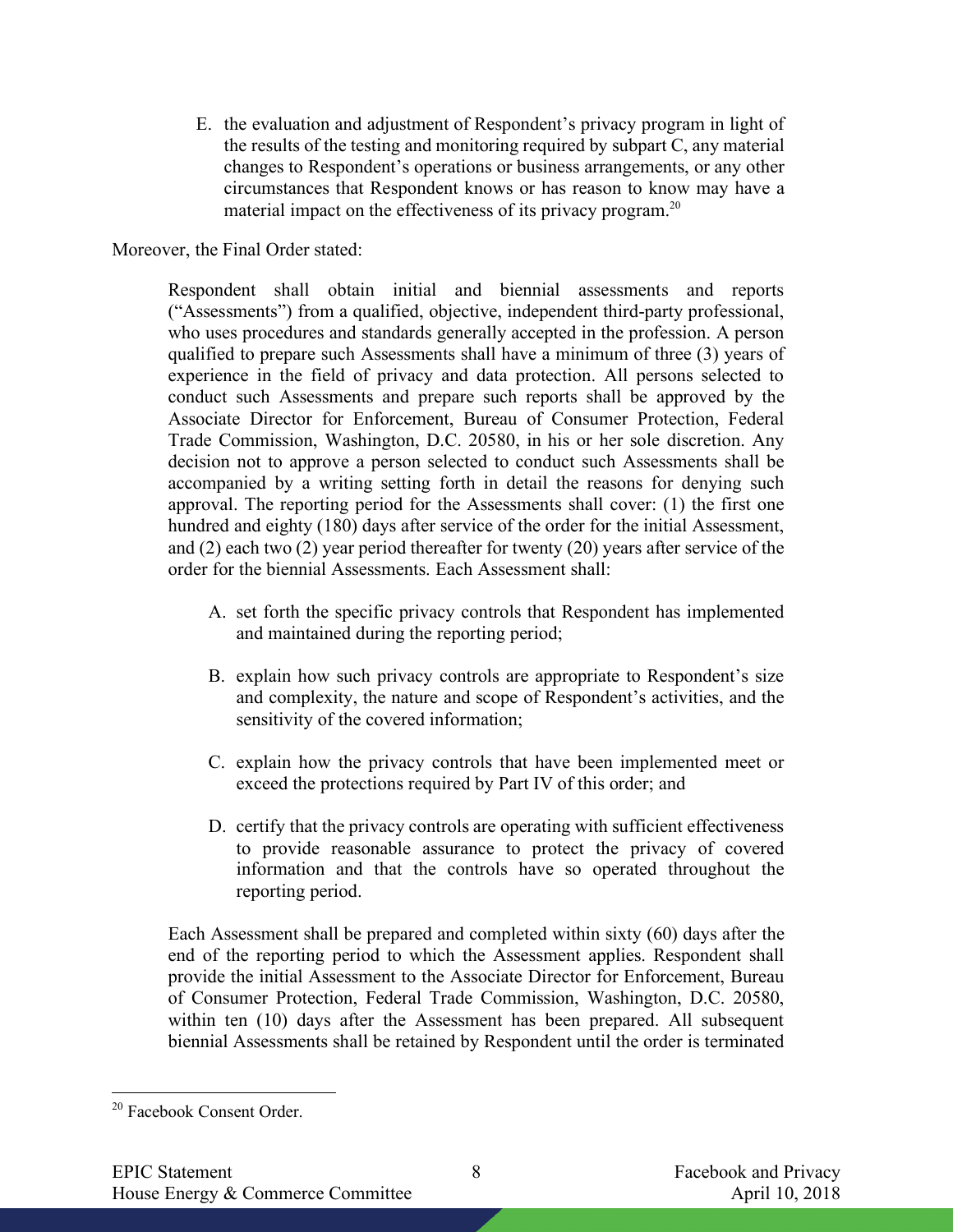and provided to the Associate Director of Enforcement within ten (10) days of request. $21$ 

EPIC expressed support for the Consent Order but also believed it could be improved.<sup>22</sup> In response to the FTC's request for public comments on the proposed order we wrote:

EPIC supports the findings in the FTC Complaint and supports, in part, the directives contained in the Consent Order. The Order makes clear that companies should not engage in unfair and deceptive trade practices, particularly in the collection and use of personal data. However, the proposed Order is insufficient to address the concerns originally identified by EPIC and the consumer coalition, as well as those findings established by the Commission. Consistent with this earlier determination, to protect the interests of Facebook users, and in light of recent changes in the company's business practices, EPIC urges the Commission to require Facebook to:

- Restore the privacy settings that users had in 2009, before the unfair and deceptive practices addressed by the Complaint began;
- Allow users to access all of the data that Facebook keeps about them;
- Cease creating facial recognition profiles without users' affirmative consent;
- Make Facebook's privacy audits publicly available to the greatest extent possible;
- Cease secret post-log out tracking of users across web sites.

At the time, the FTC settlement with Facebook was widely viewed as a major step forward for the protection of consumer privacy in the United States. The Chairman of the FTC stated, "Facebook is obligated to keep the promises about privacy that it makes to its hundreds of millions of users. Facebook's innovation does not have to come at the expense of consumer privacy. The FTC action will ensure it will not." Mark Zuckerberg said at the time of the Consent Order that the company had made "a bunch of mistakes."23 The FTC Chair called Mr.

<sup>&</sup>lt;sup>21</sup> *Id.* at 6–7.

<sup>&</sup>lt;sup>22</sup> Comments of EPIC, *In the Matter of Facebook, Inc.*, FTC File No. 092 3184, (Dec. 27, 2011), https://epic.org/privacy/facebook/Facebook-FTC-Settlement-Comments-FINAL.pdf.

<sup>23</sup> Somini Sengupta, *F.T.C. Settles Privacy Issue at Facebook,* N.Y. Times, at B1 (Nov. 29, 2011), https://www.nytimes.com/2011/11/30/technology/facebook-agrees-to-ftc-settlement-on-privacy.html. There was also a "lengthy blog post" from Mr. Zuckerberg in the N.Y. Times article but the link no longer goes to Mr. Zuckerberg's original post. Mr. Zuckerberg's post in 2009 that established the Bill of Rights and Responsibilities for the site has also disappeared. This is the original link: http://blog.facebook.com/blog.php?post=54746167130.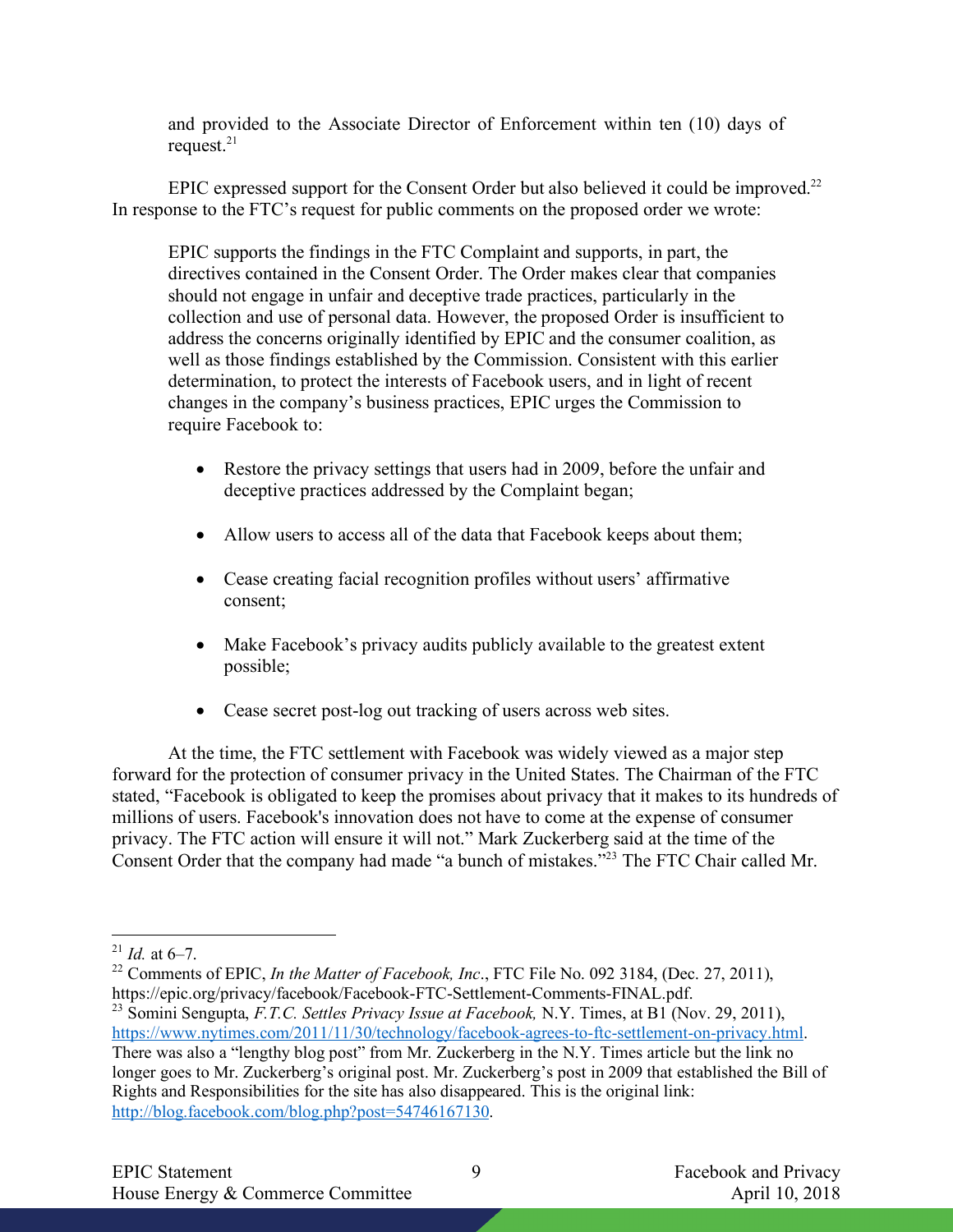Zuckerberg's post a "good sign" and said, "He admits mistakes. That can only be good for consumers."24

Commissioners and staff of the FTC later testified before Congress, citing the Facebook Consent Order as a major accomplishment for the Commission.<sup>25</sup> And U.S. policymakers held out the FTC's work in discussions with trading partners for the proposition that the US could provide privacy protections to those users of US-based services. For example, former FTC Chairwoman wrote this to Věra Jourová, Commissioner for Justice, Consumers and Gender Equality, European Commission:

As part of its privacy and security enforcement program, the FTC has also sought to protect EU consumers by bringing enforcement actions that involved Safe Harbor violations. . . . Twenty-year consent orders require Google, Facebook, and Myspace to implement comprehensive privacy programs that must be reasonably designed to address privacy risks related to the development and management of new and existing products and services and to protect the privacy and confidentiality of personal information. The comprehensive privacy programs mandated under these orders must identify foreseeable material risks and have controls to address those risks. The companies must also submit to ongoing, independent assessments of their privacy programs, which must be provided to the FTC. The orders also prohibit these companies from misrepresenting their privacy practices and their participation in any privacy or security program. This prohibition would also apply to companies' acts and practices under the new

<sup>&</sup>lt;sup>24</sup> Julianne Pepitone, *Facebook settles FTC charges over 2009 privacy breaches*, CNN Money (Nov. 29, 2011), http://money.cnn.com/2011/11/29/technology/facebook\_settlement/index.htm.

<sup>&</sup>lt;sup>25</sup> According to the statement of the FTC Commissioners who testified before the Senate Commerce Committee in 2012:

Similar to the Google order, the Commission's consent order against Facebook prohibits the company from deceiving consumers with regard to privacy; requires it to obtain users' affirmative express consent before sharing their information in a way that exceeds their privacy settings; and requires it to implement a comprehensive privacy program and obtain outside audits. In addition, Facebook must ensure that it will stop providing access to a user's information after she deletes that information.

*The Need for Privacy Protections: Perspectives from the Administration and the Federal Trade Commission*: *Hearing Before the S. Comm on Commerce, Science and Transportation*, at 18, 112th Cong. (May 9, 2012) (statement of Fed. Trade Comm'n.),

https://www.ftc.gov/sites/default/files/documents/public\_statements/prepared-statement-federal-tradecommission-need-privacy-protections-perspectives-administration-and/120509privacyprotections.pdf; *see also*, *The Need for Privacy Protections:*

*Perspectives from the Administration and the Federal Trade Commission, Hearing before the S. Comm. on Commerce, Science, and Transportation, 112th Cong. (May 19, 2012) (*statement of Maureen K. Ohlhausen, Commissioner, Fed. Trade Comm'n) ("We have also charged companies with failing to live up to their privacy promises, as in the highly publicized privacy cases against companies such as Google and Facebook, which together will protect the privacy of more than one billion users worldwide. As a Commissioner, I will urge continuation of this strong enforcement record."),

https://www.ftc.gov/sites/default/files/documents/public\_statements/statement-commissioner-maureenk.ohlhausen/120509privacytestimony.pdf.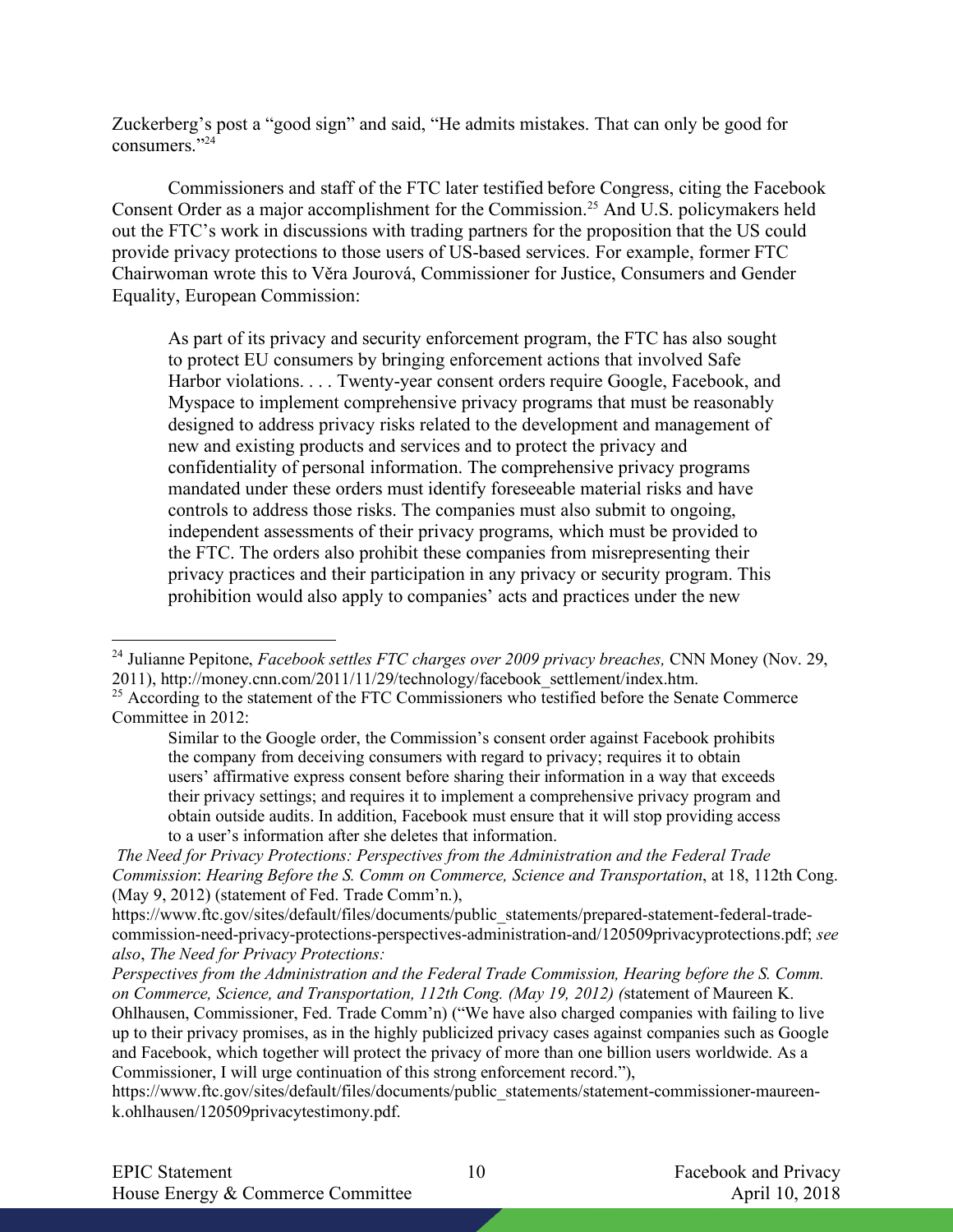Privacy Shield Framework. . . . Consequently, these FTC orders help protect over a billion consumers worldwide, hundreds of millions of whom reside in Europe.<sup>26</sup>

Yet the Federal Trade Commission never charged Facebook with a single violation of the 2011 Consent Order.

#### **The Google Consent Order and the FTC's Subsequent Failure to Enforce Consent Orders**

In 2011, we also had also obtained a significant consent order at the FTC against Google after the disastrous roll-out of Google "Buzz." In that case, the FTC established a consent order after Google tried to enroll Gmail users into a social networking service without meaningful consent. The outcome was disastrous. Personal contact information was made publicly available by Google as part of its effort to establish a social network service to compete with Facebook. EPIC filed a detailed complaint with the Commission in February that produced a consent order in 2011, comparable to the order for Facebook.<sup>27</sup>

But a problem we did not anticipate became apparent almost immediately: the Federal Trade Commission was unwilling to enforce its own consent orders. Almost immediately after the settlements, both Facebook and Google began to test the FTC's willingness to stand behind its judgements. Dramatic changes in the two companies' advertising models led to more invasive tracking of Internet users. Online and offline activities were increasingly becoming merged.

To EPIC and many others, these changes violated the terms of the consent orders. We urged the FTC to establish a process to review these changes and publish its findings so that the public could at least evaluate whether the companies were complying with the original orders. But the Commission remained silent, even as it claimed that its model was working well for these companies.

In 2012, EPIC sued the Commission when it became clear that Google was proposing to do precisely what the FTC said it could not – consolidate user data across various services that came with diverse privacy policies in order to build detailed individual profiles. The problem was widely understood. Many members of Congress in both parties, state attorneys general, and Jon Leibowitz, the head of the FTC itself, warned about the possible outcome. Even the federal court, which ruled that it could not require the agency to enforce its order, was sympathetic. "EPIC – along with many other individuals and organizations – has advanced serious concerns

<sup>&</sup>lt;sup>26</sup> Letter from FTC Chairwoman Edith Ramirez to Věra Jourová, Commissioner for Justice, Consumers and Gender Equality, European Commission, at 4-5 (Jul. 7, 2016),

https://www.privacyshield.gov/servlet/servlet.FileDownload?file=015t00000004q0v

<sup>27</sup> *In the Matter of Google, Inc.*, EPIC Complaint, Request for Investigation, Injunction, and Other Relief*,*  before the Federal Trade Commission, Washington, D.C. (filed Feb. 16, 2010),

https://epic.org/privacy/ftc/googlebuzz/GoogleBuzz\_Complaint.pdf; Fed. Trade Comm'n., *FTC Charges Deceptive Privacy Practices in Googles Rollout of Its Buzz Social Network: Google Agrees to Implement Comprehensive Privacy Program to Protect Consumer Data*, Press Release, (Mar. 30, 2011),

https://www.ftc.gov/news-events/press-releases/2011/03/ftc-charges-deceptive-privacy-practices-googlesrollout-its-buzz.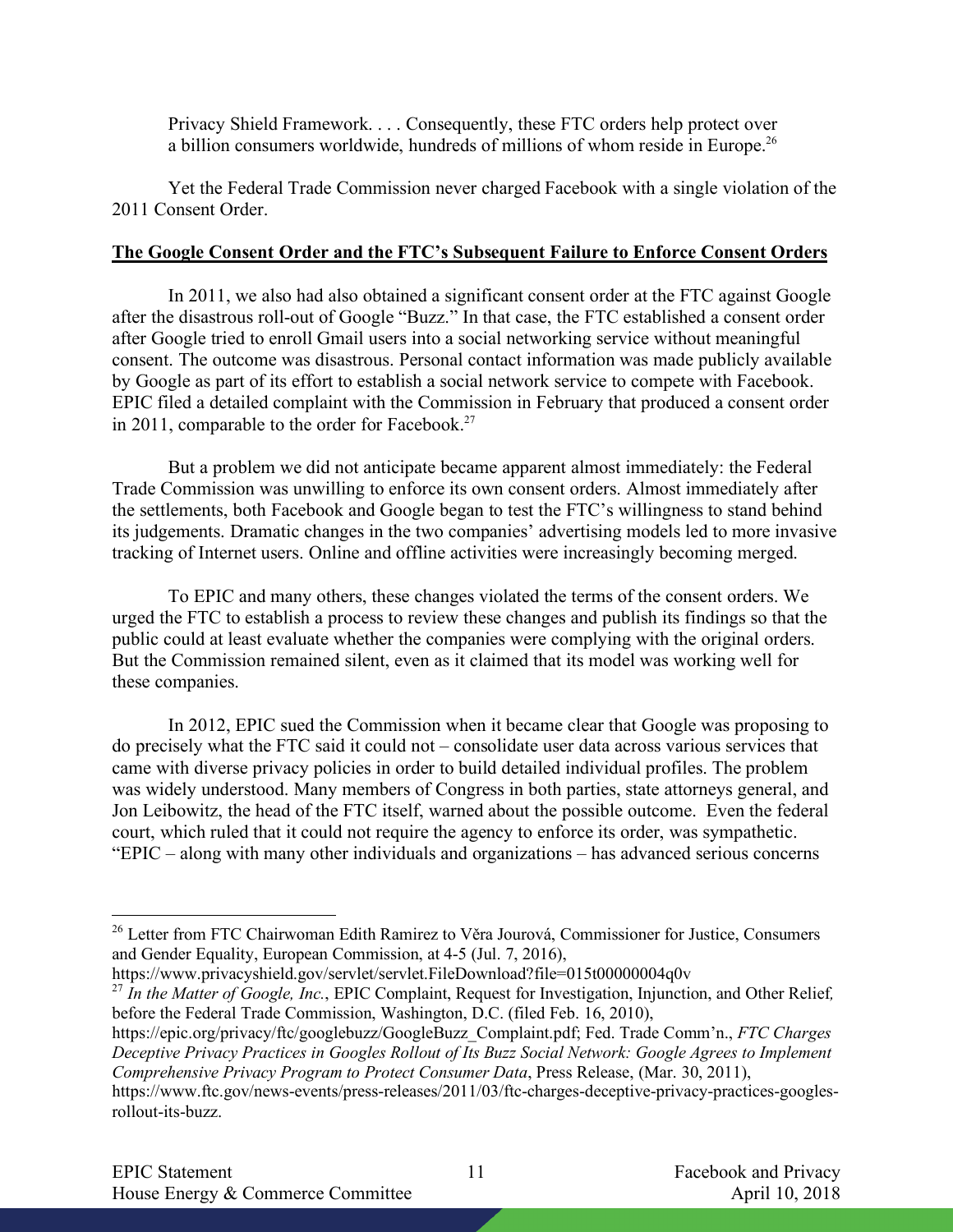that may well be legitimate, and the FTC, which has advised the Court that the matter is under review, may ultimately decide to institute an enforcement action," wrote the judge.<sup>28</sup>

But that enforcement action never came. Even afterward, EPIC and other consumer privacy organizations have continued to urge the Federal Trade Commission to enforce its consent orders. In our most recent comments to the Federal Trade Commissioner, we said simply "The FTC Must Enforce Existing Consent Orders." We wrote:

The effectiveness of FTC enforcement is determined by the agency's willingness to enforce the legal judgments it obtains. The FTC should review substantial changes in business practices for companies under consent orders that implicate the privacy interests of consumers. Multiple prominent internet firms have been permitted to alter business practices, without consequence, despite being subject to 20-year consent orders with the FTC. This has harmed consumers and promoted industry disregard for the FTC.29

The Committee should be specifically concerned about the FTC's ongoing failure to enforce its consent orders. This agency practice poses an ongoing risk to both American consumers and American businesses.

# **Cambridge Analytica Breach**

On March 16, 2018, Facebook admitted the unlawful transfer of 50 million user profiles to the data mining firm Cambridge Analytica, which harvested the data obtained without consent to influence the 2016 U.S. presidential election.<sup>30</sup> Relying on the data provided by Facebook, Cambridge Analytica was able to collect the private information of approximately 270,000 users and their extensive friend networks under false pretenses as a research-driven application.<sup>31</sup> Last week, Facebook announced that the number of users who had their data unlawfully harvested was actually closer to 87 million.<sup>32</sup>

This is in clear violation of the 2011 Consent Order, which states that Facebook "shall not misrepresent in any manner, expressly or by implication … the extent to which [Facebook] makes or has made covered information accessible to third parties; and the steps [Facebook] takes or has taken to verify the privacy or security protections that any third party provides.<sup>"33</sup>

 <sup>28</sup> *EPIC v. FTC,* 844 F. Supp. 2d 98 (D.D.C. 2012), https://epic.org/privacy/ftc/google/EPICvFTC-CtMemo.pdf.

<sup>&</sup>lt;sup>29</sup> EPIC Statement to FTC (Feb. 2017), https://epic.org/privacy/internet/ftc/EPIC-et-al-ltr-FTC-02-15-2017.pdf.

<sup>30</sup> Press Release, Facebook, *Suspending Cambridge Analytica and SCL Group from Facebook* (Mar. 16, 2018), https://newsroom.fb.com/news/2018/03/suspending-cambridge-analytica/. <sup>31</sup> *Id*.

<sup>32</sup> Cecilia Kang and Sheera Frenkel, *Facebook Says Cambridge Analytica Harvested Data of Up to 87 Million Users*, N.Y. Times, (Apr. 4, 2018), https://www.nytimes.com/2018/04/04/technology/markzuckerberg-testify-congress.html.

<sup>33</sup> Federal Trade Commission, *Facebook, Inc.; Analysis of Proposed Consent Order To Aid Public Comment*, 76 Fed. Reg. 75883 (Dec. 5, 2011),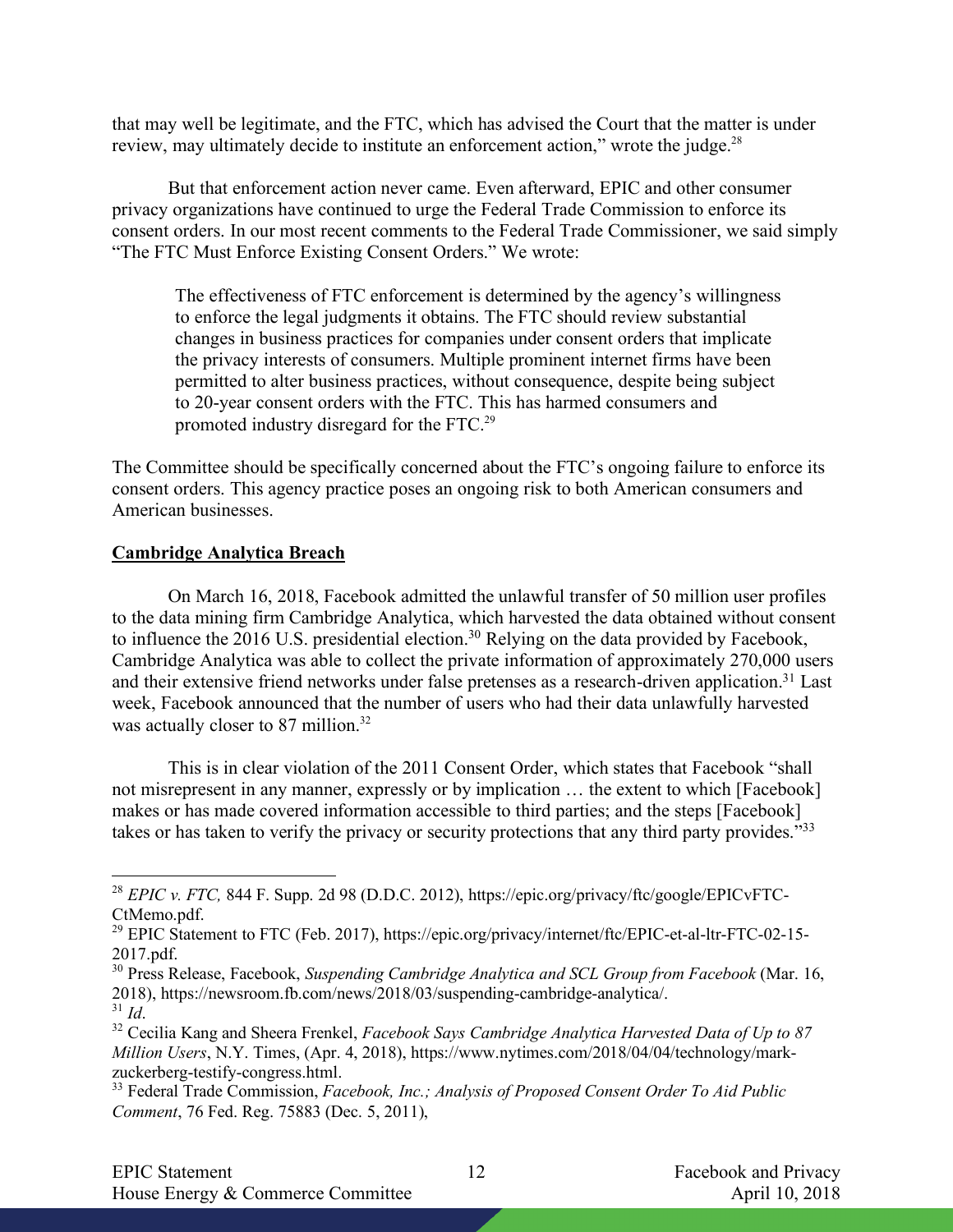Part II of the proposed order required Facebook to "give its users a clear and prominent notice and obtain their affirmative express consent before sharing their previously-collected information with third parties in any way that materially exceeds the restrictions imposed by their privacy settings."<sup>34</sup> Part IV "requires Facebook to establish and maintain a comprehensive privacy program that is reasonably designed to: (1) Address privacy risks related to the development and management of new and existing products and services, and (2) protect the privacy and confidentiality of covered information. The privacy program must be documented in writing and must contain controls and procedures appropriate to Facebook's size and complexity, the nature and scope of its activities, and the sensitivity of covered information."35

## **Response of EPIC and Consumer Privacy Organizations, Compliance with GDPR**

After the news broke of the Cambridge Analytica breach, EPIC and a consumer coalition urged the FTC to reopen the Facebook investigation.<sup>36</sup> We stated, "Facebook's admission that it disclosed data to third parties without users' consent suggests a clear violation of the 2011 Facebook Order." We further said:

The FTC has an obligation to the American public to ensure that companies comply with existing Consent Orders. It is unconscionable that the FTC allowed this unprecedented disclosure of Americans' personal data to occur. The FTC's failure to act imperils not only privacy but democracy as well.

On March 26, 2018, less than two weeks ago, the FTC announced it would reopen the investigation.37 The Statement by the Acting Director of FTC's Bureau of Consumer Protection Regarding Reported Concerns about Facebook Privacy Practice, issued on March 26, 2018, was as follows:

The FTC is firmly and fully committed to using all of its tools to protect the privacy of consumers. Foremost among these tools is enforcement action against companies that fail to honor their privacy promises, including to comply with Privacy Shield, or that engage in unfair acts that cause substantial injury to consumers in violation of the FTC Act. Companies who have settled previous

https://epic.org/privacy/facebook/EPIC-et-al-ltr-FTC-Cambridge-FB-03-20-18.pdf. *See* "EPIC, Consumer Groups Urge FTC To Investigate Facebook" (Mar. 20,

 $\overline{a}$ https://www.ftc.gov/sites/default/files/documents/federal\_register\_notices/facebook- inc.analysisproposed-consent-order-aid-public-comment-proposed-consent-agreement/111205facebookfrn.pdf.

<sup>&</sup>lt;sup>34</sup> *Id.* (emphasis added).

<sup>&</sup>lt;sup>35</sup> *Id.* (emphasis added).

<sup>&</sup>lt;sup>36</sup> Letter to Acting Chairman Maureen Ohlhausen and Commissioner Terrell McSweeney from leading consumer privacy organizations in the United States (Mar. 20, 2018),

<sup>2018),</sup> https://epic.org/2018/03/epic-consumer-groups-urge-ftc-.html.

<sup>37</sup> Fed. Trade Comm'n., *Statement by the Acting Director of FTC's Bureau of Consumer Protection Regarding Reported Concerns about Facebook Privacy Practices* (March 26, 2018),

https://www.ftc.gov/news-events/press-releases/2018/03/statement-acting-director-ftcs-bureau-consumerprotection. *See* EPIC, "FTC Confirms Investigation into Facebook about 2011 Consent Order" (Mar. 26, 2018), https://epic.org/2018/03/ftc-confirms-investigation-int.html.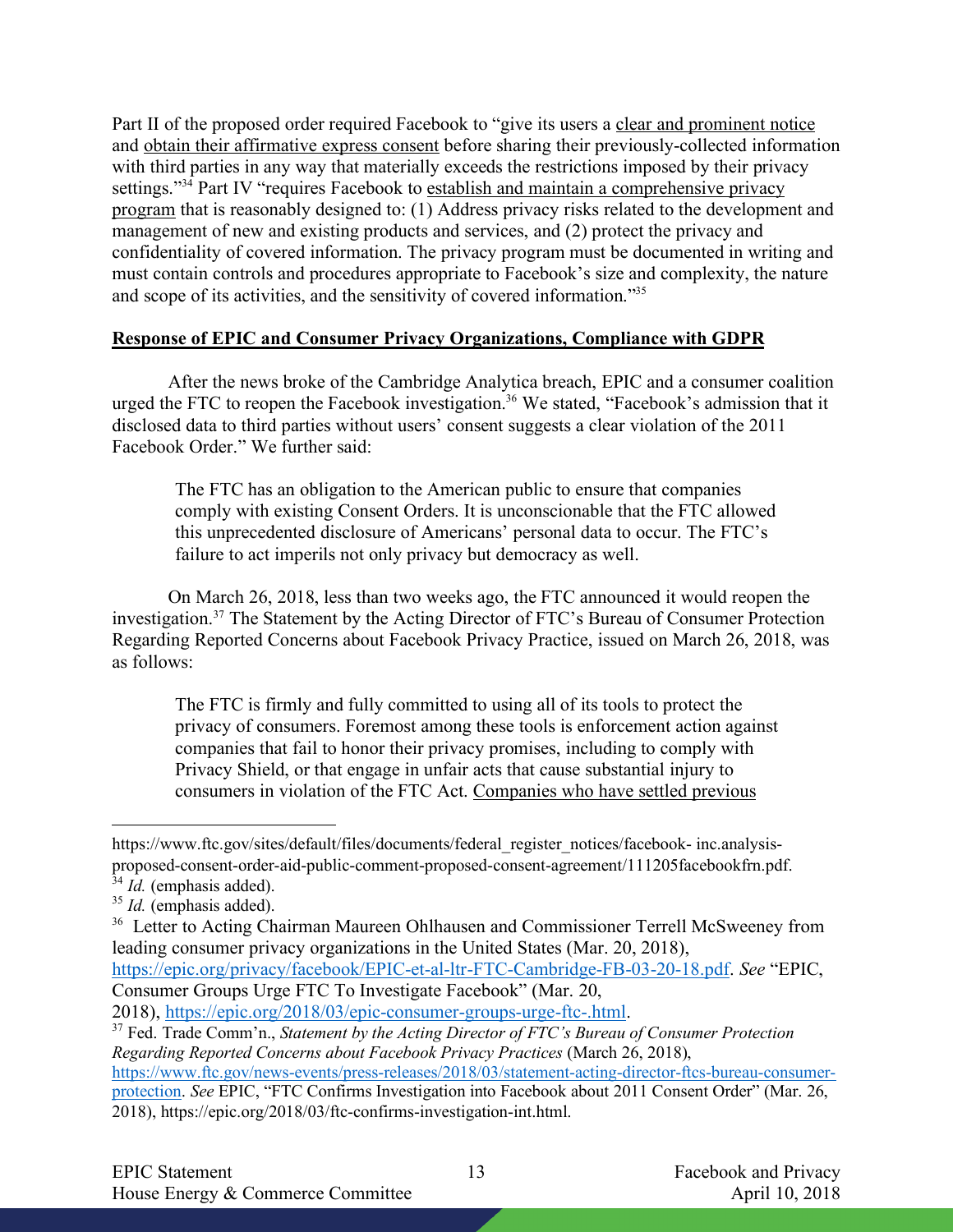FTC actions must also comply with FTC order provisions imposing privacy and data security requirements. Accordingly, the FTC takes very seriously recent press reports raising substantial concerns about the privacy practices of Facebook. Today, the FTC is confirming that it has an open non-public investigation into these practices.

Congress should monitor this matter closely. This may be one of the most consequential investigations currently underway in the federal government.

But others are not waiting for the resolution. State Attorneys General have also made clear their concerns about the Facebook matter. 38

Also today, a broad coalition of consumer organizations in the United States and Europe, represented by the TransAtlantic Consumer Dialogue ("TACD"), will urge Mr. Zuckerberg to make clear his commitment to compliance with the General Data Protection Regulation. The TACD wrote:

The GDPR helps ensure that companies such as yours operate in an accountable and transparent manner, subject to the rule of law and the democratic process. The GDPR provides a solid foundation for data protection, establishing clear responsibilities for companies that collect personal data and clear rights for users whose data is gathered. These are protections that all users should be entitled to no matter where they are located.<sup>39</sup>

EPIC supports the recommendation of TACD concerning the GDPR. There is little reason that a U.S. firm should provide better privacy protection to individuals outside the United States than it does to those inside our country.

## **Oversight of the Federal Trade Commission and Facebook Compliance with the 2011 Consent Order**

Several former FTC commissioners and former FTC staff members have recently suggested that the FTC needs more authority to protect American consumers. At least with regard to enforcement of its current legal authority, we strongly disagree. The FTC could have done far more than it did.

On March 20, 2018, EPIC submitted a request to the FTC under the Freedom of Information Act for the 2013, 2015, and 2017 Facebook Assessments, as well as all records concerning the person(s) approved by the FTC to undertake the Facebook Assessments; and all records of communications between the FTC and Facebook regarding the Facebook

 <sup>38</sup> EPIC, "State AGs Launch Facebook Investigation," (Mar. 26, 2018), https://epic.org/2018/03/state-agslaunch-facebook-inve.html.

<sup>&</sup>lt;sup>39</sup> Letter from TACD to Marck Zuckerberg, CEO, Facebook, Inc., Apr. 9, 2018, http://tacd.org/wpcontent/uploads/2018/04/TACD-letter-to-Mark-Zuckerberg\_final.pdf.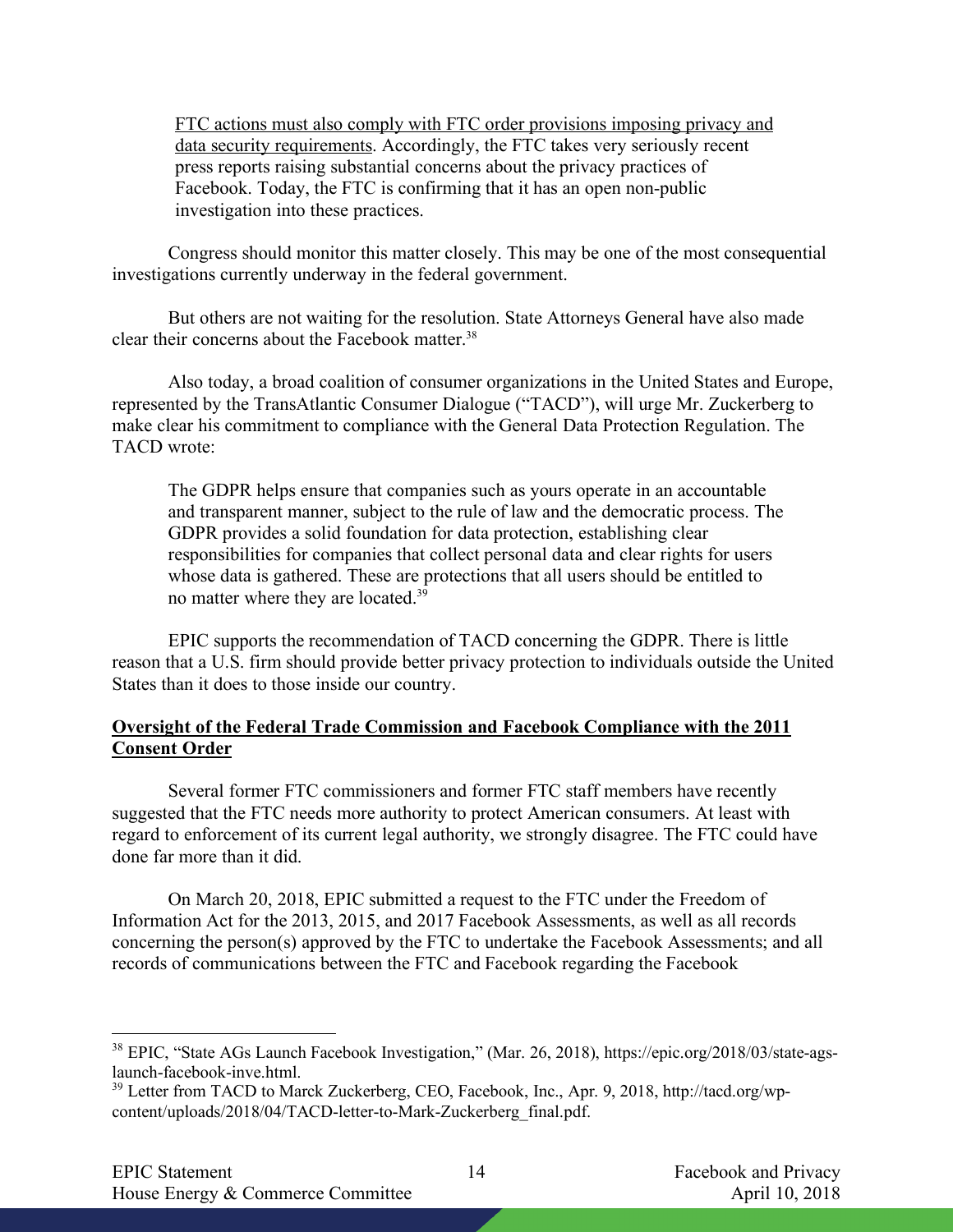Assessments. In 2013, EPIC received redacted version of Facebook's initial compliance report and first independent assessment after a similar FOIA request.<sup>40</sup>

Under the Final Consent Order, Facebook's initial assessment was due to the FTC on April 13, 2013, and the subsequent reporting deadlines were in 2015 and 2017. Cambridge Analytica engaged in the illicit collection of Facebook user data from 2014 to 2016, encompassed by the requested reporting period of the assessments.

We will keep the Committee informed of the progress of EPIC's FOIA request for the FTC reports on Facebook compliance. We also urge the Committee to pursue the public release of these documents. They will provide for you a fuller pictures of the FTC's lack of response to the looming privacy crisis in America.

# **Recommendations**

There is a lot of work ahead to safeguard the personal data of Americans. Here are a few preliminary recommendations:

- *Improve oversight of the Federal Trade Commission*. The FTC has failed to protect the privacy interests of American consumer and the Commission's inaction contributed directly to the Cambridge Analytica breach, and possibly the Brexit vote and the outcome of the 2016 Presidential election. Oversight of the Commission's failure to enforce the 2011 consent order is critical, particularly for the House Energy & Commerce Committee which also bears some responsibility for this outcome.
- *Update US privacy laws.* It goes without saying (though obviously it still needs to be said) that U.S. privacy law is out of date. There has always been a gap between changes in technology and business practices and the development of new privacy protections. But the gap today in the United States is the greatest at any time since the emergence of modern privacy law in the 1960s. The current approach is also unnecessarily inefficient, complex, and ineffective. And many of the current proposals, e.g. better privacy notices, would do little to protect privacy or address the problems arising from Cambridge Analytica debacle.
- *Establish a federal privacy agency in the United States*. The U.S. is one of the few developed countries in the world without a data protection agency. The practical consequence is that the U.S consumers experience the highest levels of data breach, financial fraud, and identity theft in the world. And U.S. businesses, with their vast collections of personal data, remain the target of cyber attack by criminals and foreign adversaries. The longer the U.S. continues on this course, the greater will be the threats to consumer privacy, democratic institutions, and national security.

<sup>&</sup>lt;sup>40</sup> Facebook Initial Compliance Report (submitted to FTC on Nov. 13, 2012), http://epic.org/foia/FTC/facebook/EPIC-13-04-26-FTC-FOIA-20130612-Production-1.pdf; Facebook Initial Independent Assessment (submitted to FTC on Apr. 22, 2013), http://epic.org/foia/FTC/facebook/EPIC-14-04-26-FTC-FOIA-20130612-Production-2.pdf.